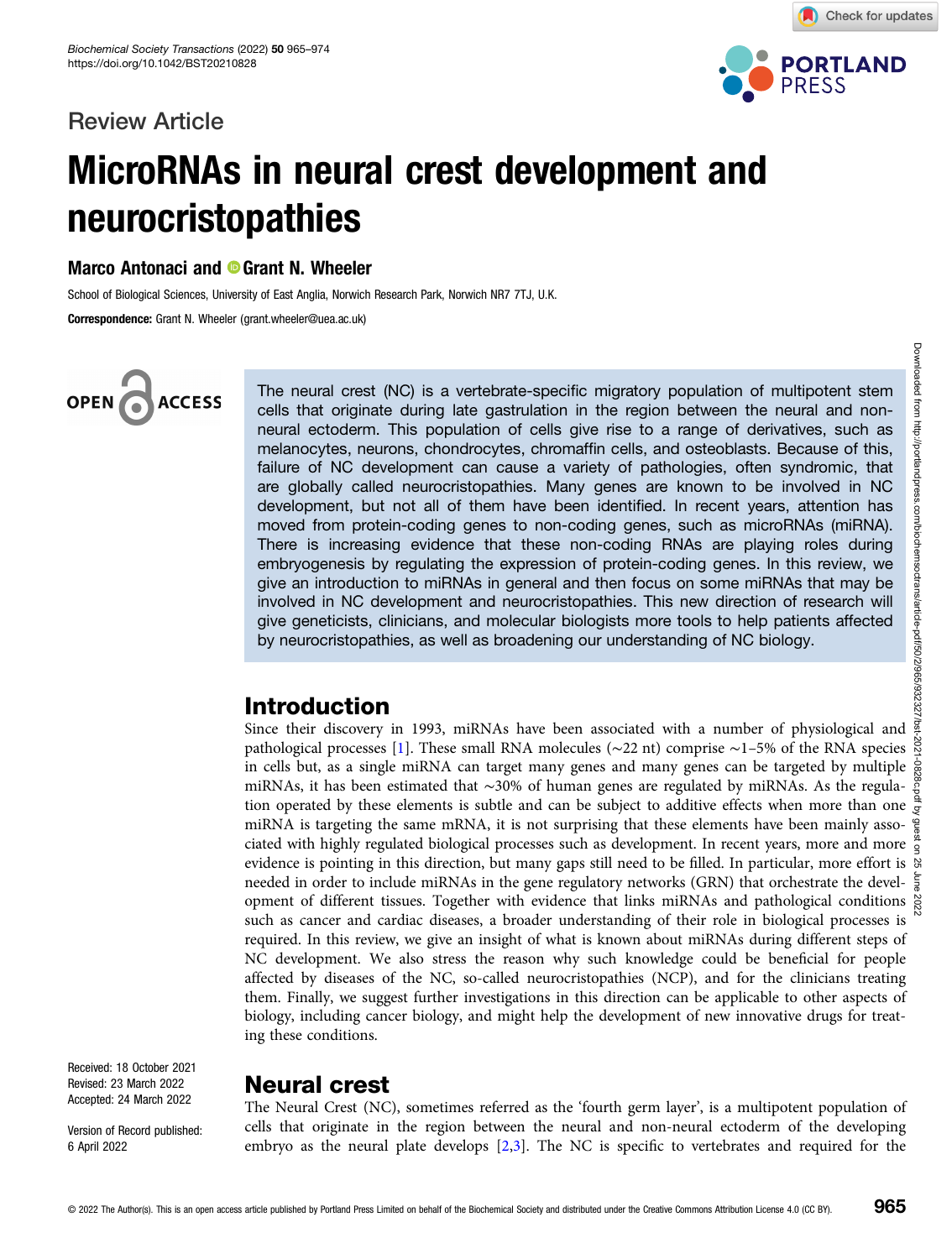

formation of an astonishing number of cells and tissues, such as the craniofacial skeleton, dentine in the teeth, chondrocytes, cardiac septa, the peripheral nervous system, adrenal medulla, and pigment cells [\[4](#page-7-0)–[6\]](#page-7-0).

To allow the formation of the NC, a complex GRN of secreted growth factors and transcription factors is required. NC formation starts with neural induction, a process orchestrated by a gradient of BMP signalling. Additional signalling by Wnt leads to the transcription of specifiers for the neural plate border (NPB). FGF and Notch signalling are also involved in the expression of NPB specifiers, although these two factors play different roles among various species [[2](#page-7-0),[7](#page-7-0)–[9](#page-7-0)].

The combined action of these signalling pathways leads to the expression of NPB specifiers, including (but not limited to): Pax3/7, Zic1, nMyc, Tfap[2](#page-7-0) and Dlx5/6 [2,[7](#page-7-0),[10,11\]](#page-7-0). A precise balance between neural and nonneural ectoderm, at this stage, is fundamental for the correct formation of NC tissue [[2](#page-7-0),[12](#page-7-0)]. The next step leading to the formation of NC tissue is the expression of NC specifiers such as FoxD3 and Snai1/2. Their expression is enabled by the action of the NPB specifiers [[2,9,13](#page-7-0)].

One of the most extraordinary properties of NC cells is their ability to undergo an epithelial to mesenchymal transition (EMT), a property that allows neural crest cells (NCCs) to migrate throughout the developing embryo. EMT requires two steps: delamination and dispersion. Initially, NCCs detach from the neural tube, they then separate from each other to start their migration to the rest of the embryo in a coordinated manner [[5,14,15\]](#page-7-0). To allow the movement of NCCs through the embryo, it is necessary to modulate the activity of cell adhesion molecules, metalloproteinases and the extracellular matrix [[2](#page-7-0),[13,16\]](#page-7-0).

It is important to emphasise that not all the actors involved in NC development have been discovered, and that the GRN that orchestrates this process is constantly being updated [\[2,3,17\]](#page-7-0). In addition, other gene regulatory mechanisms, such as the regulation operated by non-coding RNA, need to be considered.

## MicroRNAs

MicroRNAs (miRNAs) are short RNA molecules of ∼22 nt involved in the post-transcriptional control of gene regulation. They act mainly as repressors of gene expression by binding to the 3<sup>'</sup> UTR of targeted mRNAs and either cause stalling of the ribosome, or directly promote degradation of the targeted mRNAs [[18](#page-7-0)].

MiRNAs were first discovered in C. elegans by Lee and colleagues in 1993 [[1](#page-7-0)]. Since then, an increasing number of miRNAs have been characterised, together with evidence of their important roles in regulating gene expression.

The synthesis of miRNAs has been well covered in other reviews [[19](#page-7-0)]. It starts with the action of RNA-Polymerase II, which transcribes a longer primary transcript, called a pri-miRNA. In most cases, the pri-miRNA has stem loops that are recognised by the RNase III, DROSHA, which together with DGCR8, cleaves the pri-miRNA and generates a smaller product of ∼70 nt. This RNA molecule, called the pre-miRNA, is exported to the cytoplasm by the action of Exportin 5. Here, the pre-miRNA is cleaved again by another RNase III, Dicer, which generates a double stranded RNA molecule of ∼22 nt. Generally, only one strand of RNA is used as mature miRNA, while the other is degraded [[20](#page-7-0)].

The mature miRNA is loaded into the RNA-induced silencing complex (RISC), which is then guided to mRNA targets and allows pairing between the 'seed' sequence of the miRNA ( $\sim$ 7 nt) and the 3<sup>'</sup> UTR of the target mRNA. This pairing leads to reduced expression by two mechanisms: the removal of the poly-A tail of the mRNA and the subsequent degradation by exonuclease activity, or the blocking of translation by stalling the ribosome. The stalled ribosome then moves to subcellular organelles called P-bodies. Here, the complex can either be stored or degraded [[21](#page-7-0)–[24](#page-7-0)].

Although this is the main mechanism of biosynthesis of miRNAs, other non-canonical mechanisms are known. For example, Dicer-independent processing of miRNAs can occur using short hairpin RNAs (shRNAs) as substrate. In this case AGO2 completes their maturation instead of Dicer [\[25\]](#page-7-0). Other non-canonical mechanisms of miRNA biogenesis occur with miRNAs located in introns of transcribed genes (mirtrons) that can be produced during the splicing process and exported by Exportin 5 [\[26](#page-7-0)]. Another example is the methylation of the guanosine in position 7 of the capped pre-miRNA, or '7-methylguanosine capped pre-miRNA' [[27\]](#page-7-0). This post-transcriptional modification allows the miRNA to be exported directly to the cytoplasm by Exportin 1. In both cases (mirtrons and 7 methylguanosine capped pre-miRNA), the nascent pre-miRNA is not processed by DROSHA/DGCR8.

A different mechanism of action of miRNAs is the so-called RNA activation (RNAa). RNAa is a pathway that promotes the synthesis of mRNA, instead of repressing the translation. This mechanism is mediated by AGO1 that, once it loads the miRNA, is internalised in the nucleus and binds the promoter of specific genes,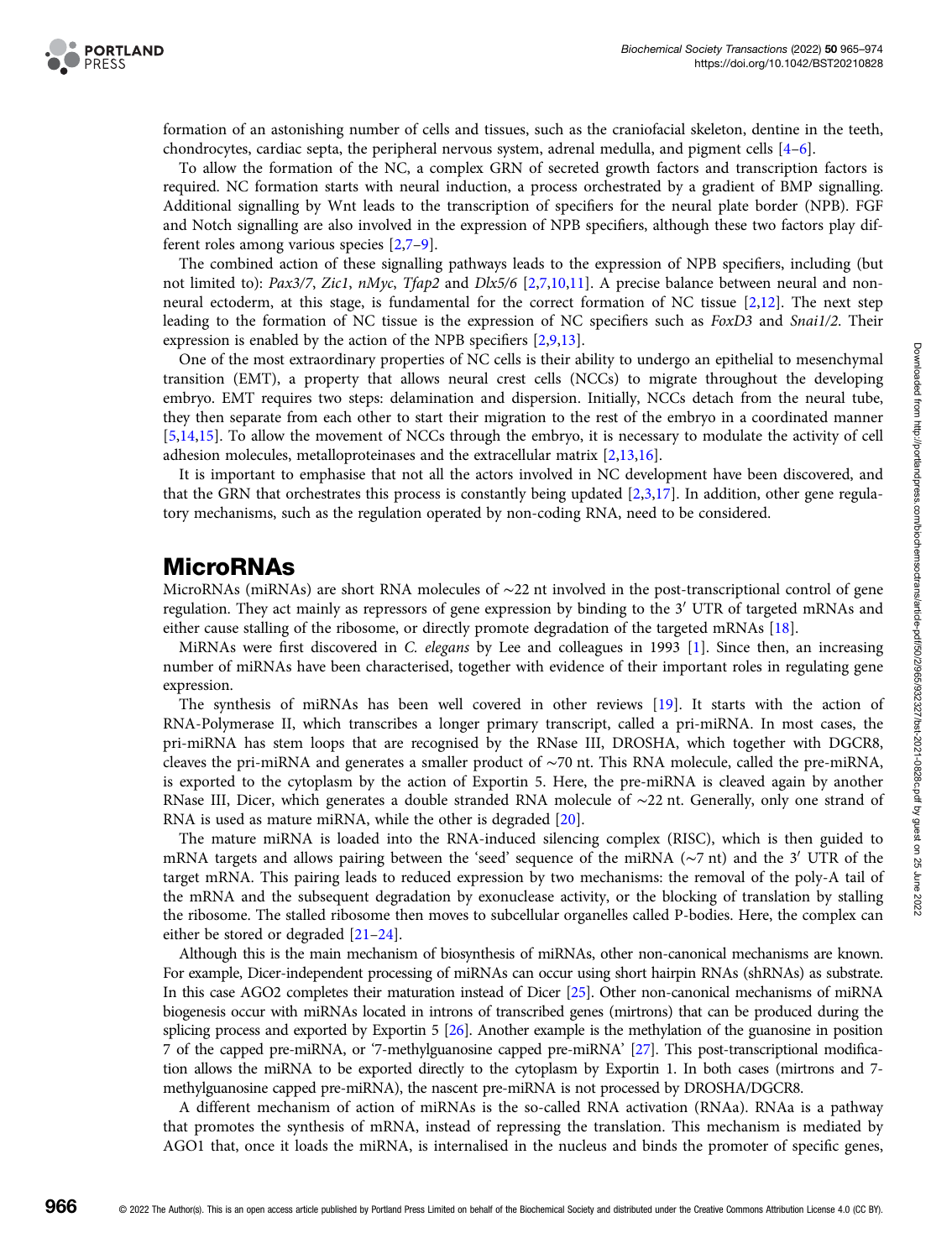

<span id="page-2-0"></span>using the miRNA as guide. This mechanism creates a DNA–RNA duplex (R-loop) in proximity of the promoter that enhances the binding of the RNA-Polymerase II to the DNA [\[28\]](#page-8-0).

It is important to note that many different miRNAs can target one specific mRNA and specific miRNAs can target more than one mRNA. This mechanism allows for the intricate regulation of gene expression, in particular the presence of more than one miRNA on a single mRNA could generate a stronger silencing effect [[18](#page-7-0)].

## The role of miRNAs in NC development

A role for miRNAs during development was first noted in 2003, when Bernstein and colleagues deleted Dicer in mice, observing early embryonic lethality [[29](#page-8-0)]. Other groups have gone on to show miRNAs to be important in many developmental processes, such as, for example, muscle development [\[30\]](#page-8-0).

MiRNAs associated with the NC have previously been reviewed by Weiner and colleagues [\[31\]](#page-8-0). Here we summarise what is known and look at more recent literature (see Figure 1 and [Table 1\)](#page-3-0). A role for miRNAs in NC development was originally shown by knocking out and knocking down Dicer in mice, thus disrupting miRNA biogenesis. It was observed that a NC-specific knockout of Dicer using a Wnt1-CRE is lethal [\[32\]](#page-8-0). This effect was due to extensive NC cell death that led to the absence of NC-derived tissues [\[33\]](#page-8-0). Similar effects were observed following NC-specific inactivation of DGCR8, an important co-factor of the endonuclease DROSHA. In addition, cardiac defects associated with a defect in the NC were noted [[34](#page-8-0)]. It is important to note that DGCR8 is one of the genes deleted in DiGeorge Syndrome, a Neurocristopathy (NCP) that affects 1 : 4000 children [[35\]](#page-8-0).

Many individual miRNAs have now been associated with aspects of NC development. One of the first studies was carried out by Gessert and colleagues [[36](#page-8-0)]. They found that miR-130a, miR-219, miR-23b, miR200b, miR-96 and miR-196a are involved in eye and NC development in Xenopus laevis. By using a morpholino approach, they further showed that miR-130a, miR-219 and miR-23b are essential for the correct development of the eye, while the knock-down of miR-200b, miR-96 and miR-196a cause, other than eye phenotypes, craniofacial defects often associated with NC defects.



Figure 1. MiRNAs described in this review and where they act during Neural Crest development, from induction to differentiation.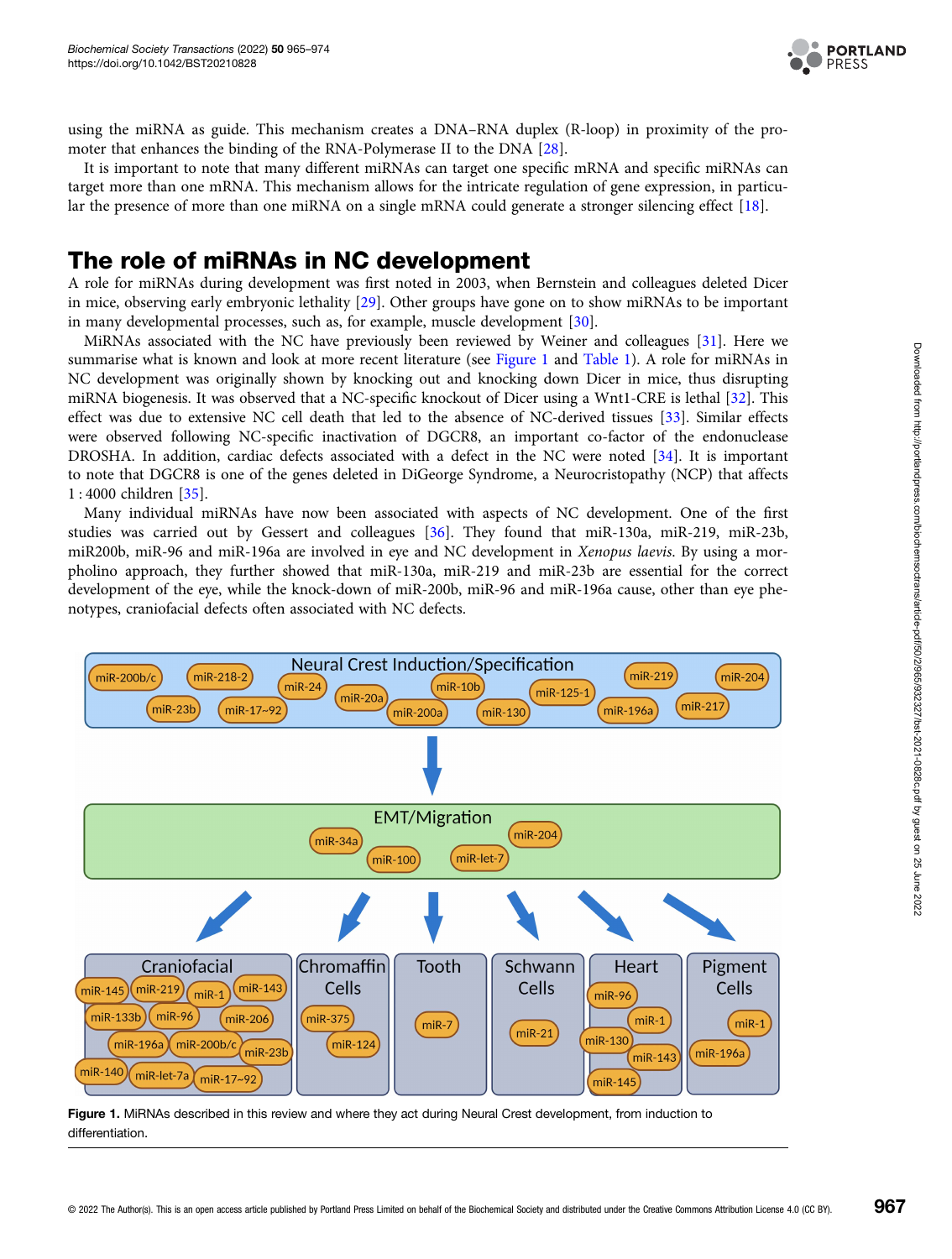<span id="page-3-0"></span>

|                                                | rable 1. Neurochstopathies and associated minings, with possible implicated targets                              |                                          |                                                   |                                                                             | 1 GIL 1 UI <i>L</i>                |
|------------------------------------------------|------------------------------------------------------------------------------------------------------------------|------------------------------------------|---------------------------------------------------|-----------------------------------------------------------------------------|------------------------------------|
| Neurocristopathy                               | <b>Symptoms</b>                                                                                                  | miRNA or<br>miRNA-related<br>genes       | Implicated<br>target/s                            | <b>Involvement in NC</b><br>development                                     | Reference                          |
| CHARGE Syndrome                                | Coloboma; Heart defects; Atresia<br>choanae; Growth retardation; Genital<br>abnormalities; Ear abnormalities     | $let-7$                                  | chd7                                              | Chondrocyte<br>differentiation                                              | [66]                               |
| Cleft palate                                   | Incomplete fusion of the bilateral palatal<br>shelves                                                            | miR-140                                  | pdgfra                                            | Chondrocyte<br>differentiation<br>Induction, chondrocyte<br>differentiation | [67]                               |
|                                                |                                                                                                                  | $miR-17\sim92$                           | $t$ bx1, $t$ bx3                                  |                                                                             |                                    |
|                                                |                                                                                                                  | miR-200b                                 | smad2, snai2,<br>zeb1, zeb2                       | Specification                                                               |                                    |
| Congenital central<br>hypoventilation syndrome | CNS development delay;<br>Hypoxic crisis                                                                         | miR-204                                  | phox2b                                            | Specification and<br>migration                                              | [58]                               |
| Craniosynostosis                               | Premature fusion of two or more skull<br>bones                                                                   | $miR-23b$<br>miR-133b                    | smad3, smad5<br>egfr, fgfr1                       | Induction<br>Chondrocyte<br>differentiation                                 | [68]                               |
| Hirschsprung Disease                           | Swollen belly;<br>Vomiting;<br>Chronic constipation;<br>Fatigue                                                  | miR-100<br>miR-206<br>miR-214<br>miR-483 | ednrb<br>sdpr<br>plagl2<br>fhl1                   | <b>EMT</b> [69]<br>Orofacial development                                    | $[70]$<br>[63]<br>$[21]$<br>$[71]$ |
|                                                |                                                                                                                  | miR-124                                  | sox9                                              | Sympathoadrenal<br>development                                              | $[72]$                             |
| DiGeorge Syndrome                              | Behaviour problems;<br>Hearing problems;<br>Feeding problems;<br>Congenital heart defects;<br>Hypoparathyroidism | DGCR8                                    | iRNA pathway                                      | General                                                                     | $[73]$                             |
| Melanoma                                       | Skin tumours                                                                                                     | $miR-32$                                 | mcl1                                              |                                                                             | [50]                               |
|                                                |                                                                                                                  | miR-579-3p                               | mitf, braf, mdm2<br>(predicted)                   |                                                                             |                                    |
|                                                |                                                                                                                  | miR-200c                                 | bmi1, zeb2,<br>tubb3, abcg5,<br>mdr1              | Specification                                                               |                                    |
|                                                |                                                                                                                  | $miR-7$<br>$miR-21$                      | egfr, igf1r, craf<br>pten                         | Tooth development<br>Schwann cells<br>differentiation [74]                  |                                    |
|                                                |                                                                                                                  | miR-638<br>miR-34a                       | tp53inp2<br>bcl2, cdk6, e2f3,                     | <b>EMT</b>                                                                  |                                    |
|                                                |                                                                                                                  | miR-100<br>miR-125b<br>miR-192           | mycn<br>trim71<br>bak1, bcl2, e2f3<br>zeb2        | <b>EMT</b> [69]                                                             |                                    |
|                                                |                                                                                                                  | miR-193b                                 | cdk6, mcl1, bmi1<br>(predicted)                   | Orofacial development                                                       |                                    |
|                                                |                                                                                                                  | miR-514a                                 | nf1                                               |                                                                             |                                    |
| Neuroblastoma                                  | Sympathetic nervous system (peripheral<br>ganglia and andrenal medulla) tumours                                  | miR-17~92                                | cdkn1a                                            | Induction, chondrocyte [49]<br>differentiation                              |                                    |
|                                                |                                                                                                                  | miR-34a                                  | e2f3, mycn, bcl2,<br>cdk6                         | <b>EMT</b>                                                                  |                                    |
|                                                |                                                                                                                  | miR-204                                  | bcl2, ntrk2                                       | Specification and<br>migration                                              | $[53]$                             |
|                                                |                                                                                                                  | miR-193b                                 | mycn, mcl1,<br>ccnd1                              | Orofacial development                                                       | [51]                               |
|                                                |                                                                                                                  | miR-188<br>miR-125-1                     | kif1b (predicted)<br>$e2f3$ , mcl1<br>(predicted) | Specification                                                               | $[52]$                             |

## Table 1. Neurocristopathies and associated miRNAs, with possible implicated targets **Part 1 of 2** Part 1 of 2

**Continued**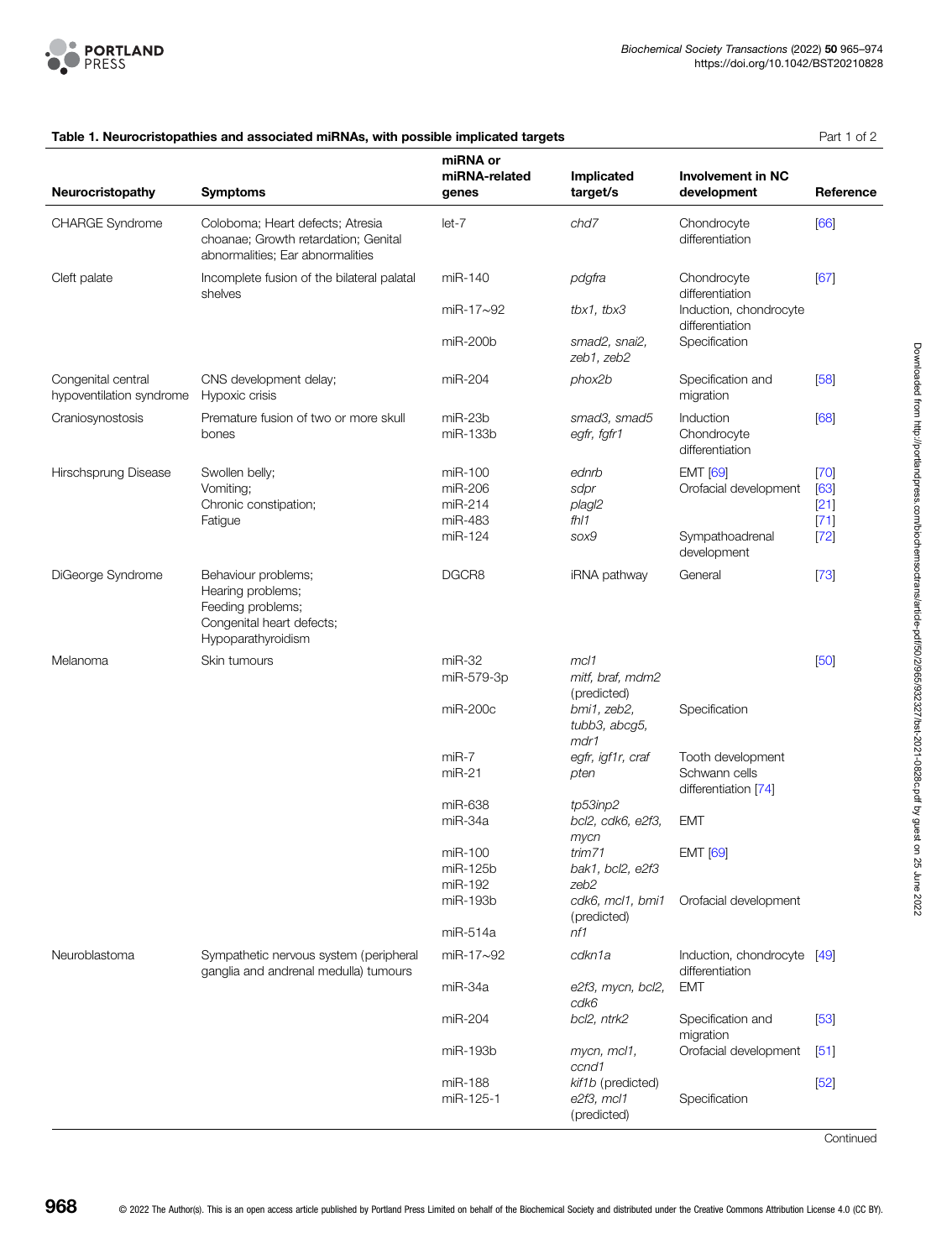

| Neurocristopathy         | <b>Symptoms</b>                               | miRNA or<br>miRNA-related<br>genes | Implicated<br>target/s                 | <b>Involvement in NC</b><br>development | Reference |
|--------------------------|-----------------------------------------------|------------------------------------|----------------------------------------|-----------------------------------------|-----------|
|                          |                                               | miR-501                            | bcl2, e2f3, cdk6,<br>ntrk2 (predicted) |                                         |           |
| <b>Neurofibromatosis</b> | Peripheral nerves and Schwann cells<br>tumour | let-7b                             | lin28b                                 | Chondrocyte<br>differentiation          | $[75]$    |
|                          |                                               | miR-143                            | bcl2, fgf1, igfbp5,<br>camk1d          | Cardiac differentiation                 |           |
|                          |                                               | miR-145                            | tgfr2, apc, cmyc                       | Cardiac differentiation                 |           |
|                          |                                               | miR-135                            | Izts1, lats2, ndr2,                    |                                         |           |
|                          |                                               |                                    | btrc                                   |                                         |           |
|                          |                                               | miR-889                            | apc                                    |                                         |           |
|                          |                                               | miR-128                            | n f 1                                  |                                         | [76]      |
|                          |                                               | miR-137                            | n f                                    |                                         |           |
|                          |                                               | miR-103                            | n f                                    |                                         |           |

Table 1. Neurocristopathies and associated miRNAs, with possible implicated targets **Part 2 of 2** Part 2 of 2

In 2013, Avellino and colleagues investigated the role of miR-204 during NC migration. They found that by modulating the expression of miR-204 in Medaka fish embryos, they were able to increase or reduce NCC migration. They also demonstrated that Ankrd13A is a direct target of miR-204 and an important modulator of NCC migration [\[37\]](#page-8-0). It is worth noting that, among the human *in-silico* predicted targets of miR-204, there is Ankrd13C, a paralog of Ankrd13A, and other genes involved in motility and extracellular matrix stability, such as the metalloprotease, Adamts9, the cadherins, Cdh4 and Cdh11, and the collagen, Col5A3. If these in-silico targets were validated in NCCs, it would mean that miR-204 is able to regulate NC migration by targeting several key proteins involved in this process.

These results were partially confirmed by Ward and colleagues [\[38\]](#page-8-0). In this study Xenopus laevis embryonic organoids, often termed 'animal caps' were induced to become either NC or neural tissue by injection of Wnt1 and Noggin mRNA (to induce NC) or with Noggin alone (to induce neural tissue). The resulting induced-animal caps were then subjected to small RNA next generation sequencing and differential analysis carried out to identify miRNAs specifically expressed in NC tissue. The most abundant miRNA species detected in NC-induced animal caps were miR-219, miR-196a, miR-218-2, miR-10b, miR-204a, miR-130b/c, miR-23, and miR-24, with miR-219 as the most enriched miRNA in NC-induced animal caps, followed by miR-196a. Further experiments using luciferase assays to validate targets of miR-219 found that Eya1 is directly targeted by this miRNA (Ward and Wheeler, unpublished results). Other enriched miRNAs were miR-301a and miR-338-3, but these were also found to be expressed in blastula stage animal caps and could be involved in maintaining pluripotency of the blastula stage ectoderm and putative NC.

Recently, we developed an efficient method to knockout miRNAs using CRISPR/Cas9. To do this, we generate two sgRNAs flanking the miRNA sequence in the genome. Introduction of these sgRNAs plus Cas9 into the embryo leads to deletion of the whole miRNA pri-RNA sequence. Using this method, we have knocked out miR-219 and miR-196a, showing clear NC phenotypes, including craniofacial and pigment abnormalities [\[39\]](#page-8-0). The observed phenotype for miR-219 could be due to the direct down-regulation of Pdgfra and Sox6 which have been shown to be targets of miR-219 in oligodendrocyte differentiation and myelination [\[40](#page-8-0)].

More recent work in chick, highlighted how miR-20a, miR-200a and miR-217 contribute to NC identity by inhibiting FGF pathway on different levels, reducing the levels of Fgf4, Fgf13 and Fgfr2 in the NC region [[41\]](#page-8-0). In a similar way, other miRNAs have been shown to modulate other key pathways during NC development. For example, Bhattacharya and colleagues showed how the Wnt signalling pathway is modulated by the Lin28/ miR-let-7 axis. In particular, high levels of Lin28a promoted by Wnt inhibit the activity of miR-let-7. When NCCs migrate away from the Wnt source, the level of Lin28a is reduced, and this results in an increased level of miR-let-7 activity. The effect leads to the repression of the NC multipotency factors, such as Pax3/7, FoxD3 and cMyc [[42](#page-8-0)].

A number of groups have reported a role for specific miRNAs during NC differentiation [\[31\]](#page-8-0). For example, Steeman and colleagues have shown that the highly conserved miR-145, which is transcribed together with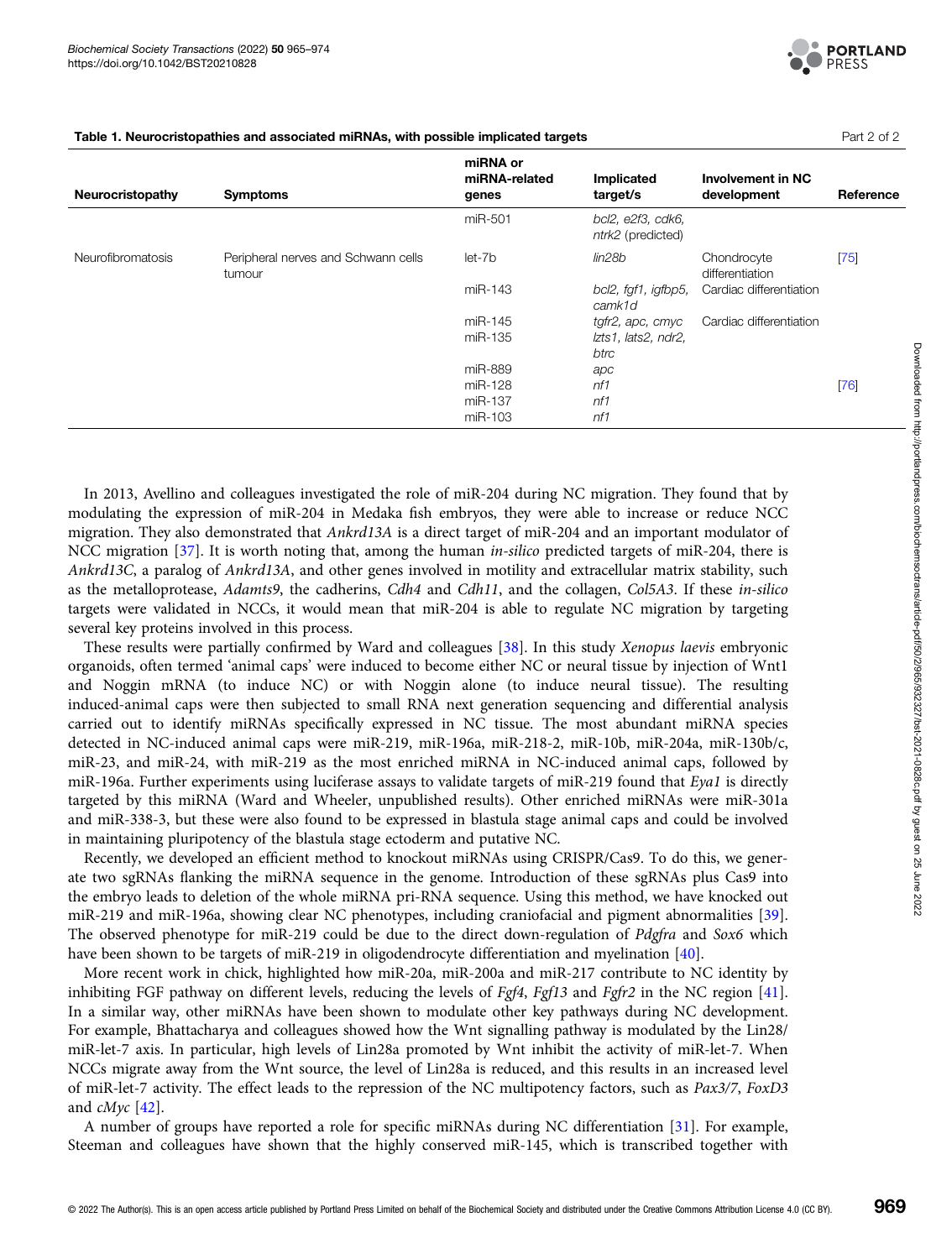

miR-143, plays a role during craniofacial development in zebrafish. They speculated that this might be caused by a direct interaction between miR-145 and Sox9b [\[43\]](#page-8-0). Zhao and colleagues, also working in zebrafish, have shown that miR-1 plays a role in NC development, as its knock-down produces defects during craniofacial, heart, melanocyte and iridophore development [[44\]](#page-8-0).

Other studies have revealed that miR-375 is up-regulated in chromaffin cells from the adrenal medulla, another NC-derived tissue involved in the synthesis of the catecholamines adrenaline and noradrenaline [[45](#page-8-0)]. It has been observed that miR-375 acts as negative regulator of TH and DBH (two key enzymes involved in the synthesis of catecholamines). In particular, the authors showed that miR-375 targets  $Sp1$ , the regulator of TH and DBH, in response to stress [[46](#page-8-0)]. Another study conducted by Shtukmaster and colleagues demonstrated that miR-124 is also expressed in developing sympathetic neurons and supports the maintenance of neuronal morphology in sympathoadrenal cells [[47\]](#page-8-0).

[Figure 1](#page-2-0) shows various miRNAs that have been so far identified to potentially play a role in NC specification, migration and differentiation. Future work needs to determine the specific effects of these miRNAs in NC development. In particular, at what point in NC development do they act and how are they regulated? Also, it will be necessary to validate functional and direct targets of the miRNAs involved in NC development. For example, a luciferase assay shows if there is a direct interaction between a miRNA and an mRNA under a non-physiological expression of both miRNA and mRNA, but it does not provide information about the spatial-temporal expression of those two molecules and whether they interact in vivo. To assess the role of a miRNA in the NC-GRN, it is necessary to investigate what factors regulates its expression and verify that the miRNA targets are expressed in the same tissue and at the same stage of development.

## miRNAs and neurocristopathies

Neurocristopathies (NCPs) are diseases that can arise due to problems occurring at any time during the development of the NC. These defects can affect a single NC-derived tissue as in albinism that only affects melanocytes, or they can be syndromic and affect several NC-derived tissues as in CHARGE syndrome, which causes coloboma, heart congenital defects and genital abnormalities [\[48\]](#page-8-0).

MiRNAs are increasingly becoming associated with various NCPs ([Table 1](#page-3-0)). Despite the fact that NCPs are among the most studied genetic diseases, the etiopathogenesis of many NCPs remains to be elucidated, and many factors involved are still to be discovered.

As mentioned before, a well characterised NCP that affects 1 in 4000 to 6000 live births is DiGeorge Syndrome (DGS). The pathology of this condition is characterised by a combination of phenotypes, including cardiac defects, abnormal facies, cleft palate and an absent or hypoplastic thymus. Other common symptoms are renal anomalies, hearing loss and skeletal abnormalities. DGS is often caused by a deletion of 22q11.2, a region that includes the gene that encodes for DGCR8, an important cofactor of DROSHA and essential for proper miRNA biogenesis [\[35](#page-8-0)]. The fact that loss of DGCR8 is associated with a syndromic NCP is a strong indication that the miRNA pathway plays an important role at many levels of NC-development.

In recent years, de-regulated miRNAs have been associated with different types of NCPs and NC-derived cancers [\(Table 1\)](#page-3-0) [[49](#page-8-0)–[53\]](#page-8-0). Some types of cancers, in particular neuroblastoma (NB) and melanoma, are considered NCPs, as they derive from NC tissues. MiRNAs that promote tumour growth are called oncomiRs, while miRNAs known to suppress the malignancy of the tumoral mass are called anti-oncomiRs [\[54](#page-8-0)]. MiRNAs associated with NB aggressiveness include the cluster miR-17∼92, which contains five miRNAs (miR-17, miR-18a, miR-19a, miR-20a and miR-92). The overexpression of this cluster in NB is associated with high proliferation and invasiveness, while down-regulation reduces the invasiveness and increases apoptosis in these cells. On the other hand, miR-34a has been shown to have a protective role, as the overexpression of this miRNA induces the arrest of cell proliferation and apoptosis in NB cells. This effect might be due to the targeting of cdkn1a by miR-17-p, while miR-34a is shown to directly target E2F3, which induces cell cycle progression [[49](#page-8-0)]. MiRNAs have also been associated with melanoma. For example, miR-21 is considered an oncomiR, as its expression is often up-regulated in melanoma cells. Its actions involve the inhibition of cell differentiation and apoptosis. Moreover, knock-down of this miRNA in melanoma cells induces apoptosis and enhances the effectiveness of chemotherapy and radiotherapy. Also in this case, other miRNAs have been shown to have oncosupressor activity. MiR-32 is one of these as it promotes the arrest of melanoma growth by inhibiting the expression of MCL-1 and, by doing so, the PI3K-AKT-mTOR pathways [[50\]](#page-8-0).

Given the increasing number of findings that associate an altered expression of miRNAs and cancer, research groups are starting to give particular attention to regions of DNA harbouring non-translated genes (miRNAs,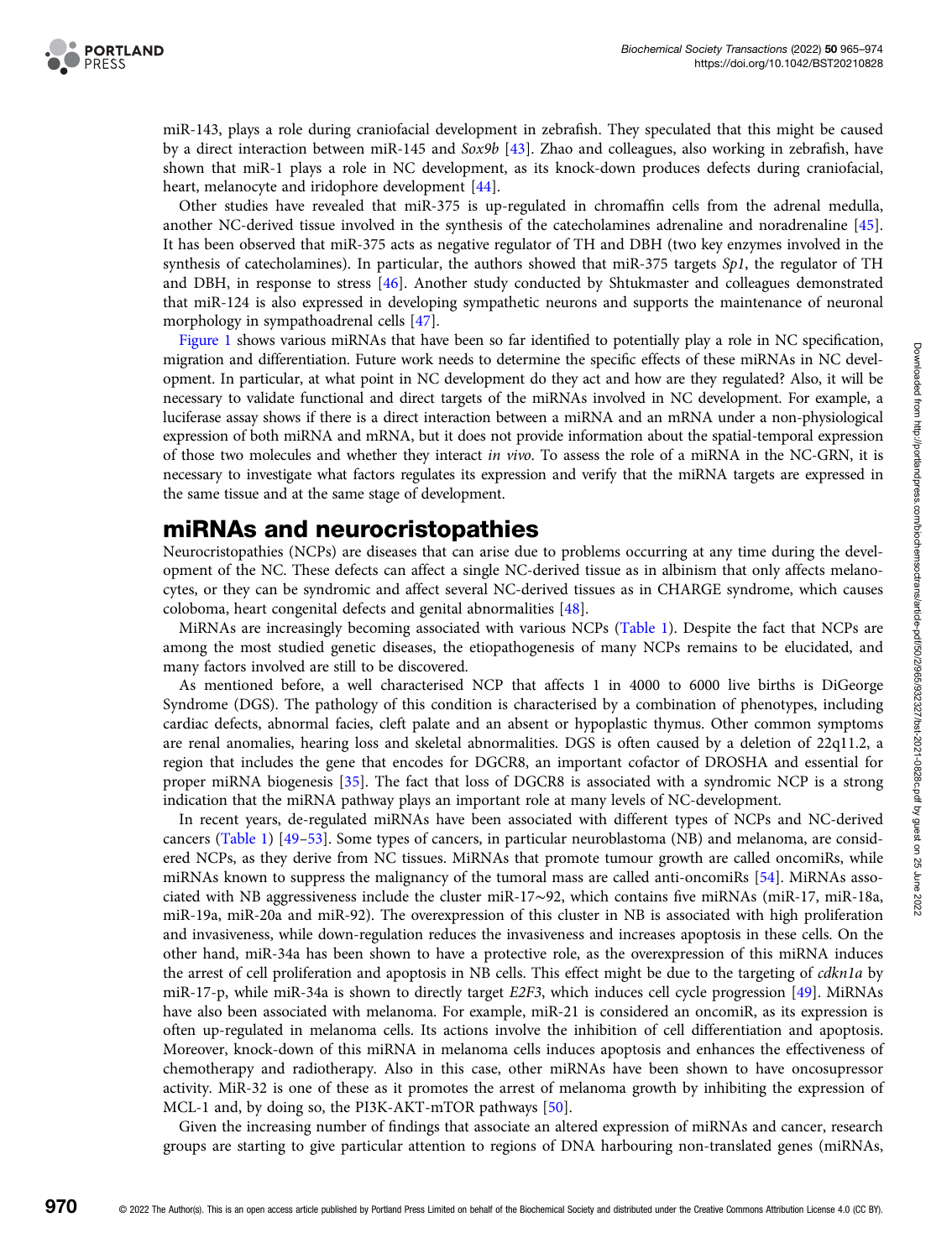

lncRNAs, piRNAs) and the non-coding regions of mRNAs which are, in fact, important post-transcriptional regulators via interaction with RNA-binding proteins and miRNAs [[55,56](#page-8-0)]. This trend is providing insights into additional facets of gene regulation, mechanisms of development and mechanisms that lead to pathological conditions.

As an example, Bachetti and colleagues (2021) made an association between the miRNA-mediated regulation of phox2B and a pathological condition, congenital central hypoventilation syndrome (CCHS), an NCP that affects the correct development of the CNS and which can cause sudden infant death (SUID) via hypoxic crisis which occurs during sleep [[57](#page-8-0)]. They observed a point mutation in the 3<sup>'</sup> UTR of *phox2B* [[58](#page-8-0)]. This generates a potential new binding site for miR-204, which is already known to target phox2b mRNA in NB cells [\[59,](#page-8-0)[60\]](#page-9-0). They speculated that the generation of this new binding site for miR-204 is the cause of the down-regulation of phox2b expression, and that could contribute to the occurrence of SUID [\[58\]](#page-8-0).

Another NCP that has recently been associated with miRNAs is Hirschsprung Disease (HD), a condition characterised by absence of enteric ganglia. This condition impairs passing stool and can lead to a series of signs such as swollen belly, vomiting, chronic constipation, and fatigue [\[61\]](#page-9-0). In 2016, a differential miRNA expression analysis on colon tissue from HD patients was carried out. 168 differentially (up-regulated and down-regulated) expressed miRNAs were identified between Hirschsprung and healthy tissues [\[62\]](#page-9-0). In recent years, a number of miRNAs has been associated with HD, including miR-100, miR-206, miR-214 and miR-483. For example, a point mutation in the miR-100 gene has been shown to increase HD susceptibility in a southern China population [\[63](#page-9-0)].

These studies are leading the way for a new concept underpinning the diagnosis of rare diseases, in which clinicians analyse regions of the genome producing protein coding mRNAs and/or non-coding RNAs to make predictions. In the future, this approach might be used to treat these conditions before the appearance of symptoms, providing the families of these patients with an alternative that could actually cure the disease [\[64,65](#page-9-0)].

## **Perspectives**

- The GRN underlying the induction, migration and specification of the NC is under constant revision.
- Further studies that focus on the role of non-coding RNA species, such as miRNAs, during NC development are fundamental in order to increase our knowledge of the NC-GRN.
- Understanding the role of miRNAs in NC-development can provide clinicians with more powerful tools for the diagnosis of NCPs and other rare diseases.

## Competing Interests

The authors declare that there are no competing interests associated with the manuscript.

#### Open Access

Open access for this article was enabled by the participation of University of East Anglia in an all-inclusive Read & Publish agreement with Portland Press and the Biochemical Society under a transformative agreement with JISC.

#### Authors Contributions

The authors contributed equally to all the aspects of the preparation of the manuscript.

#### Acknowledgements

The authors would like to thank Amy Kerr and Andrea Münsterberg for useful discussions and comments. M.A. is funded by the European Union's Horizon 2020 Research and Innovation Program under Marie Sklodowska-Curie (grant agreement No 860635, ITN NEUcrest). G.N.W. is funded by BBSRC grant number BB/ T00715X/1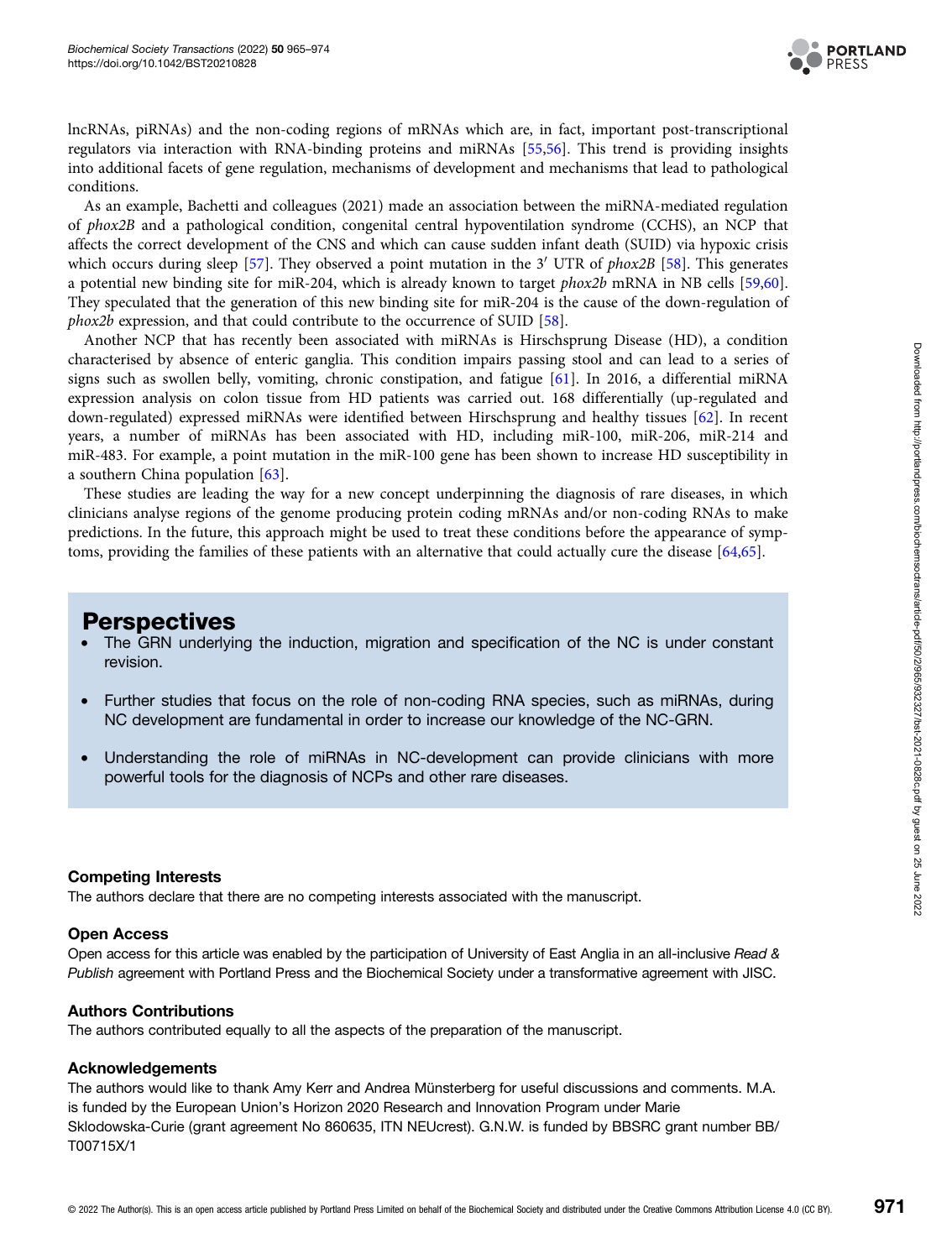<span id="page-7-0"></span>

## Abbreviations

BMP, Bone Morphogenic Protein; CCHS, Congenital Central Hypoventilation Syndrome; DGS, DiGeorge syndrome; EMT, Epithelial to Mesenchymal Transition; FGF, Fibroblast Growth Factor; GRN, Gene Regulatory Network; lncRNA, long non-coding RNA; miRNA, microRNA; MMP, Matrix Metalloproteinases; mRNA, messenger RNA; NB, Neuroblastoma; NC, Neural Crest; NCCs, Neural Crest Cells; NCP, Neurocristopathy; NPB, Neural Plate Border; ORF, Open Reading Frame; piRNA, Piwi-interacting RNA; RISC, RNA Inducing Silencing Complex; sgRNA, short guide RNA; SUID, Sudden and Unexpected Infant Death; UTR, Untranslated Region.

## References

- Lee, R.C., Feinbaum, R.L. and Ambros, V. (1993) The C. elegans heterochronic gene lin-4 encodes small RNAs with antisense complementarity to lin-14. Cell 75, 843–854 [https://doi.org/10.1016/0092-8674\(93\)90529-Y](https://doi.org/10.1016/0092-8674(93)90529-Y)
- 2 Simoes-Costa, M. and Bronner, M.E. (2015) Establishing neural crest identity: a gene regulatory recipe. Development 142, 242–257 [https://doi.org/10.](https://doi.org/10.1242/dev.105445) [1242/dev.105445](https://doi.org/10.1242/dev.105445)
- 3 Simoes-Costa, M. and Bronner, M.E. (2013) Insights into neural crest development and evolution from genomic analysis. Genome Res. 23, 1069-1080 <https://doi.org/10.1101/gr.157586.113>
- 4 Martik, M.L. and Bronner, M.E. (2017) Regulatory logic underlying diversification of the neural crest. Trends Genet. 33, 715–727 [https://doi.org/10.](https://doi.org/10.1016/j.tig.2017.07.015) [1016/j.tig.2017.07.015](https://doi.org/10.1016/j.tig.2017.07.015)
- 5 Mayor, R. and Theveneau, E. (2013) The neural crest. Development 140, 2247–2251 <https://doi.org/10.1242/dev.091751>
- 6 Theveneau, E. and Mayor, R. (2012) Neural crest delamination and migration: from epithelium-to-mesenchyme transition to collective cell migration. Dev. Biol. 366, 34–54 <https://doi.org/10.1016/j.ydbio.2011.12.041>
- 7 Hockman, D., Chong-Morrison, V., Green, S.A., Gavriouchkina, D., Candido-Ferreira, I., Ling, I.T.C. et al. (2019) A genome-wide assessment of the ancestral neural crest gene regulatory network. Nat. Commun. 10, 4689 <https://doi.org/10.1038/s41467-019-12687-4>
- 8 Hutchins, E.J. and Bronner, M.E. (2018) Draxin acts as a molecular rheostat of canonical Wnt signaling to control cranial neural crest EMT. J. Cell Biol. 217, 3683–3697 <https://doi.org/10.1083/jcb.201709149>
- 9 Hochgreb-Hagele, T. and Bronner, M.E. (2013) A novel FoxD3 gene trap line reveals neural crest precursor movement and a role for FoxD3 in their specification. Dev. Biol. 374, 1–11 <https://doi.org/10.1016/j.ydbio.2012.11.035>
- 10 Schlosser, G. and Ahrens, K. (2004) Molecular anatomy of placode development in Xenopus laevis. Dev. Biol. 271, 439–466 [https://doi.org/10.1016/j.](https://doi.org/10.1016/j.ydbio.2004.04.013) [ydbio.2004.04.013](https://doi.org/10.1016/j.ydbio.2004.04.013)
- 11 Barembaum, M. and Bronner, M.E. (2013) Identification and dissection of a key enhancer mediating cranial neural crest specific expression of transcription factor, Ets-1. Dev. Biol. 382, 567–575 <https://doi.org/10.1016/j.ydbio.2013.08.009>
- 12 Bhatt, S., Diaz, R. and Trainor, P.A. (2013) Signals and switches in mammalian neural crest cell differentiation. Cold Spring Harb. Perspect. Biol. 5, a008326 <https://doi.org/10.1101/cshperspect.a008326>
- 13 Piacentino, M.L., Li, Y. and Bronner, M.E. (2020) Epithelial-to-mesenchymal transition and different migration strategies as viewed from the neural crest. Curr. Opin. Cell Biol. 66, 43–50 <https://doi.org/10.1016/j.ceb.2020.05.001>
- 14 Batlle, E., Sancho, E., Franci, C., Dominguez, D., Monfar, M., Baulida, J. et al. (2000) The transcription factor snail is a repressor of E-cadherin gene expression in epithelial tumour cells. Nat. Cell Biol. 2, 84-89 <https://doi.org/10.1038/35000034>
- 15 Cano, A., Perez-Moreno, M.A., Rodrigo, I., Locascio, A., Blanco, M.J., del Barrio, M.G. et al. (2000) The transcription factor snail controls epithelial-mesenchymal transitions by repressing E-cadherin expression. Nat. Cell Biol. 2, 76–83 <https://doi.org/10.1038/35000025>
- 16 Taneyhill, L.A. and Schiffmacher, A.T. (2017) Should I stay or should I go? Cadherin function and regulation in the neural crest. Genesis 55, 10.1002/ dvg.23028 <https://doi.org/10.1002/dvg.23028>
- 17 Seal, S. and Monsoro-Burq, A.H. (2020) Insights into the early gene regulatory network controlling neural crest and placode fate choices at the neural border. Front. Physiol. 11, 608812 <https://doi.org/10.3389/fphys.2020.608812>
- 18 Bartel, D.P. (2004) MicroRNAs: genomics, biogenesis, mechanism, and function. Cell 116, 281-297 [https://doi.org/10.1016/S0092-8674\(04\)00045-5](https://doi.org/10.1016/S0092-8674(04)00045-5)
- 19 O'Brien, J., Hayder, H., Zayed, Y. and Peng, C. (2018) Overview of MicroRNA biogenesis, mechanisms of actions, and circulation. Front. Endocrinol. 9, 402 <https://doi.org/10.3389/fendo.2018.00402>
- 20 Krol, J., Loedige, I. and Filipowicz, W. (2010) The widespread regulation of microRNA biogenesis, function and decay. Nat. Rev. Genet. 11, 597–610 <https://doi.org/10.1038/nrg2843>
- 21 Wu, L., Yuan, W., Chen, J., Zhou, Z., Shu, Y., Ji, J. et al. (2019) Increased miR-214 expression suppresses cell migration and proliferation in hirschsprung disease by interacting with PLAGL2. Pediatr. Res. 86, 460–470 <https://doi.org/10.1038/s41390-019-0324-9>
- 22 Fabian, M.R., Sonenberg, N. and Filipowicz, W. (2010) Regulation of mRNA translation and stability by microRNAs. Annu. Rev. Biochem. 79, 351-379 <https://doi.org/10.1146/annurev-biochem-060308-103103>
- 23 Winter, J., Jung, S., Keller, S., Gregory, R.I. and Diederichs, S. (2009) Many roads to maturity: microRNA biogenesis pathways and their regulation. Nat. Cell Biol. 11, 228–234 <https://doi.org/10.1038/ncb0309-228>
- 24 Murchison, E.P. and Hannon, G.J. (2004) miRNAs on the move: miRNA biogenesis and the RNAi machinery. Curr. Opin. Cell Biol. 16, 223-229 <https://doi.org/10.1016/j.ceb.2004.04.003>
- 25 Yang, J.S., Maurin, T., Robine, N., Rasmussen, K.D., Jeffrey, K.L., Chandwani, R. et al. (2010) Conserved vertebrate mir-451 provides a platform for Dicer-independent, Ago2-mediated microRNA biogenesis. Proc. Natl Acad. Sci. U.S.A. 107, 15163-15168 <https://doi.org/10.1073/pnas.1006432107>
- 26 Ruby, J.G., Jan, C.H. and Bartel, D.P. (2007) Intronic microRNA precursors that bypass Drosha processing. Nature 448, 83–86 [https://doi.org/10.1038/](https://doi.org/10.1038/nature05983) [nature05983](https://doi.org/10.1038/nature05983)
- 27 Xie, M., Li, M., Vilborg, A., Lee, N., Shu, M.D., Yartseva, V. et al. (2013) Mammalian 5'-capped microRNA precursors that generate a single microRNA. Cell 155, 1568–1580 <https://doi.org/10.1016/j.cell.2013.11.027>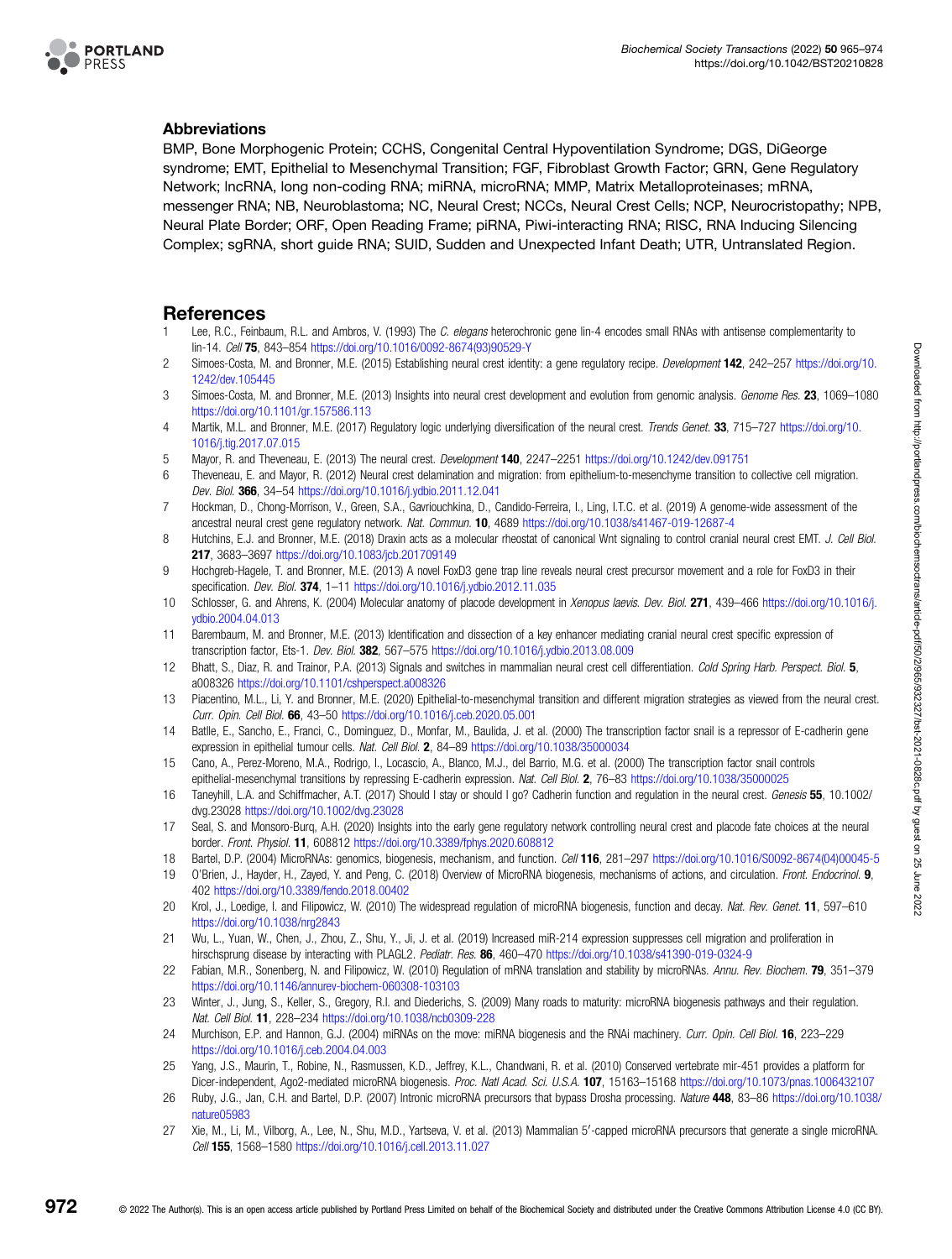

- <span id="page-8-0"></span>28 Ramchandran, R. and Chaluvally-Raghavan, P. (2017) miRNA-mediated RNA activation in mammalian cells. Adv. Exp. Med. Biol. 983, 81-89 [https://doi.org/10.1007/978-981-10-4310-9\\_6](https://doi.org/10.1007/978-981-10-4310-9_6)
- 29 Bernstein, E., Kim, S.Y., Carmell, M.A., Murchison, E.P., Alcorn, H., Li, M.Z. et al. (2003) Dicer is essential for mouse development. Nat. Genet. 35, 215–217 <https://doi.org/10.1038/ng1253>
- 30 Mok, G.F., Lozano-Velasco, E. and Munsterberg, A. (2017) microRNAs in skeletal muscle development. Semin. Cell Dev. Biol. 72, 67-76 [https://doi.org/](https://doi.org/10.1016/j.semcdb.2017.10.032) [10.1016/j.semcdb.2017.10.032](https://doi.org/10.1016/j.semcdb.2017.10.032)
- 31 Weiner, A.M.J. (2018) MicroRNAs and the neural crest: from induction to differentiation. Mech. Dev. 154, 98–106 [https://doi.org/10.1016/j.mod.2018.](https://doi.org/10.1016/j.mod.2018.05.009) [05.009](https://doi.org/10.1016/j.mod.2018.05.009)
- 32 Zehir, A., Hua, L.L., Maska, E.L., Morikawa, Y. and Cserjesi, P. (2010) Dicer is required for survival of differentiating neural crest cells. Dev. Biol. 340, 459–467 <https://doi.org/10.1016/j.ydbio.2010.01.039>
- 33 Huang, T., Liu, Y., Huang, M., Zhao, X. and Cheng, L. (2010) Wnt1-cre-mediated conditional loss of Dicer results in malformation of the midbrain and cerebellum and failure of neural crest and dopaminergic differentiation in mice. J. Mol. Cell Biol. 2, 152-163 [https://doi.org/10.1093/](https://doi.org/10.1093/jmcb/mjq008) imcb/mig008
- 34 Chapnik, E., Sasson, V., Blelloch, R. and Hornstein, E. (2012) Dgcr8 controls neural crest cells survival in cardiovascular development. Dev. Biol. 362, 50–56 <https://doi.org/10.1016/j.ydbio.2011.11.008>
- 35 Lackey, A.E. and Muzio, M.R. (2021) DiGeorge Syndrome, StatPearls, Treasure Island, FL
- 36 Gessert, S., Bugner, V., Tecza, A., Pinker, M. and Kuhl, M. (2010) FMR1/FXR1 and the miRNA pathway are required for eye and neural crest development. Dev. Biol. 341, 222–235 <https://doi.org/10.1016/j.ydbio.2010.02.031>
- 37 Avellino, R., Carrella, S., Pirozzi, M., Risolino, M., Salierno, F.G., Franco, P. et al. (2013) miR-204 targeting of Ankrd13A controls both mesenchymal neural crest and lens cell migration. PLoS ONE 8, e61099 <https://doi.org/10.1371/journal.pone.0061099>
- 38 Ward, N.J., Green, D., Higgins, J., Dalmay, T., Munsterberg, A., Moxon, S. et al. (2018) microRNAs associated with early neural crest development in Xenopus laevis. BMC Genomics 19, 59 <https://doi.org/10.1186/s12864-018-4436-0>
- 39 Godden, A.M., Antonaci, M., Ward, N.J., van der Lee, M., Abu-Daya, A., Guille, M. et al. (2021) An efficient miRNA knockout approach using CRISPR-Cas9 in Xenopus. Dev. Biol. 483, 66–75 <https://doi.org/10.1016/j.ydbio.2021.12.015>
- 40 Dugas, J.C., Cuellar, T.L., Scholze, A., Ason, B., Ibrahim, A., Emery, B. et al. (2010) Dicer1 and miR-219 Are required for normal oligodendrocyte differentiation and myelination. Neuron 65, 597-611 <https://doi.org/10.1016/j.neuron.2010.01.027>
- 41 Copeland, J. and Simoes-Costa, M. (2020) Post-transcriptional tuning of FGF signaling mediates neural crest induction. Proc. Natl Acad. Sci. U.S.A. 117, 33305–33316 <https://doi.org/10.1073/pnas.2009997117>
- 42 Bhattacharya, D., Rothstein, M., Azambuja, A.P. and Simoes-Costa, M. (2018) Control of neural crest multipotency by Wnt signaling and the Lin28/let-7 axis. eLife 7, e40556 <https://doi.org/10.7554/eLife.40556>
- 43 Steeman, T.J., Rubiolo, J.A., Sanchez, L.E., Calcaterra, N.B. and Weiner, A.M.J. (2021) Conservation of zebrafish MicroRNA-145 and its role during neural crest cell development. Genes (Basel) 12, 1023 <https://doi.org/10.3390/genes12071023>
- 44 Zhao, N., Qin, W., Wang, D., Raquel, A.G., Yuan, L., Mao, Y. et al. (2021) MicroRNA-1 affects the development of the neural crest and craniofacial skeleton via the mitochondrial apoptosis pathway. Exp. Ther. Med. 21, 379 <https://doi.org/10.3892/etm.2021.9810>
- 45 Dutt, M., Wehrle, C.J. and Jialal, I. (2022) Physiology, Adrenal Gland, StatPearls, Treasure Island, FL
- 46 Gai, Y., Zhang, J., Wei, C., Cao, W., Cui, Y. and Cui, S. (2017) miR-375 negatively regulates the synthesis and secretion of catecholamines by targeting Sp1 in rat adrenal medulla. Am. J. Physiol. Cell Physiol. 312, C663–CC72 <https://doi.org/10.1152/ajpcell.00345.2016>
- 47 Shtukmaster, S., Narasimhan, P., El Faitwri, T., Stubbusch, J., Ernsberger, U., Rohrer, H. et al. (2016) MiR-124 is differentially expressed in derivatives of the sympathoadrenal cell lineage and promotes neurite elongation in chromaffin cells. Cell Tissue Res. 365, 225–232 [https://doi.org/10.1007/](https://doi.org/10.1007/s00441-016-2395-9) [s00441-016-2395-9](https://doi.org/10.1007/s00441-016-2395-9)
- 48 Vega-Lopez, G.A., Cerrizuela, S., Tribulo, C. and Aybar, M.J. (2018) Neurocristopathies: new insights 150 years after the neural crest discovery. Dev. Biol. 444, S110–SS43 <https://doi.org/10.1016/j.ydbio.2018.05.013>
- 49 Stallings, R.L. (2009) MicroRNA involvement in the pathogenesis of neuroblastoma: potential for microRNA mediated therapeutics. Curr. Pharm. Des. 15, 456–462 <https://doi.org/10.2174/138161209787315837>
- 50 Lorusso, C., De Summa, S., Pinto, R., Danza, K. and Tommasi, S. (2020) miRNAs as key players in the management of cutaneous melanoma. Cells 9, 415 <https://doi.org/10.3390/cells9020415>
- 51 Roth, S.A., Hald, O.H., Fuchs, S., Lokke, C., Mikkola, I., Flaegstad, T. et al. (2018) MicroRNA-193b-3p represses neuroblastoma cell growth via downregulation of Cyclin D1, MCL-1 and MYCN. Oncotarget 9, 18160–18179 <https://doi.org/10.18632/oncotarget.24793>
- 52 Ayers, D., Mestdagh, P., Van Maerken, T. and Vandesompele, J. (2015) Identification of miRNAs contributing to neuroblastoma chemoresistance. Comput. Struct. Biotechnol. J. 13, 307–319 <https://doi.org/10.1016/j.csbj.2015.04.003>
- 53 Ooi, C.Y., Carter, D.R., Liu, B., Mayoh, C., Beckers, A., Lalwani, A. et al. (2018) Network modeling of microRNA-mRNA interactions in neuroblastoma tumorigenesis identifies miR-204 as a direct inhibitor of MYCN. Cancer Res. 78, 3122–3134 <https://doi.org/10.1158/0008-5472.CAN-17-3034>
- 54 Svoronos, A.A., Engelman, D.M. and Slack, F.J. (2016) Oncomir or tumor suppressor? The duplicity of microRNAs in cancer. Cancer Res. 76, 3666–3670 <https://doi.org/10.1158/0008-5472.CAN-16-0359>
- 55 Mignone, F. and Pesole, G. (2018) mRNA untranslated regions (UTRs). eLS, 1–6 <https://doi.org/10.1002/9780470015902.a0005009.pub3>
- 56 Chatterjee, S. and Pal, J.K. (2009) Role of 5'- and 3'-untranslated regions of mRNAs in human diseases. Biol. Cell 101, 251-262 [https://doi.org/10.](https://doi.org/10.1042/BC20080104) [1042/BC20080104](https://doi.org/10.1042/BC20080104)
- 57 Matera, I., Bachetti, T., Puppo, F., Di Duca, M., Morandi, F., Casiraghi, G.M. et al. (2004) PHOX2B mutations and polyalanine expansions correlate with the severity of the respiratory phenotype and associated symptoms in both congenital and late onset Central Hypoventilation syndrome. J. Med. Genet. 41, 373–380 <https://doi.org/10.1136/jmg.2003.015412>
- 58 Bachetti, T., Bagnasco, S., Piumelli, R., Palmieri, A. and Ceccherini, I. (2021) A common 3'UTR variant of the PHOX2B gene Is associated With infant life-threatening and sudden death events in the Italian population. Front. Neurol. 12, 642735 <https://doi.org/10.3389/fneur.2021.642735>
- 59 Bachetti, T., Di Zanni, E., Ravazzolo, R. and Ceccherini, I. (2015) miR-204 mediates post-transcriptional down-regulation of PHOX2B gene expression in neuroblastoma cells. Biochim. Biophys. Acta 1849, 1057-1065 <https://doi.org/10.1016/j.bbagrm.2015.06.008>